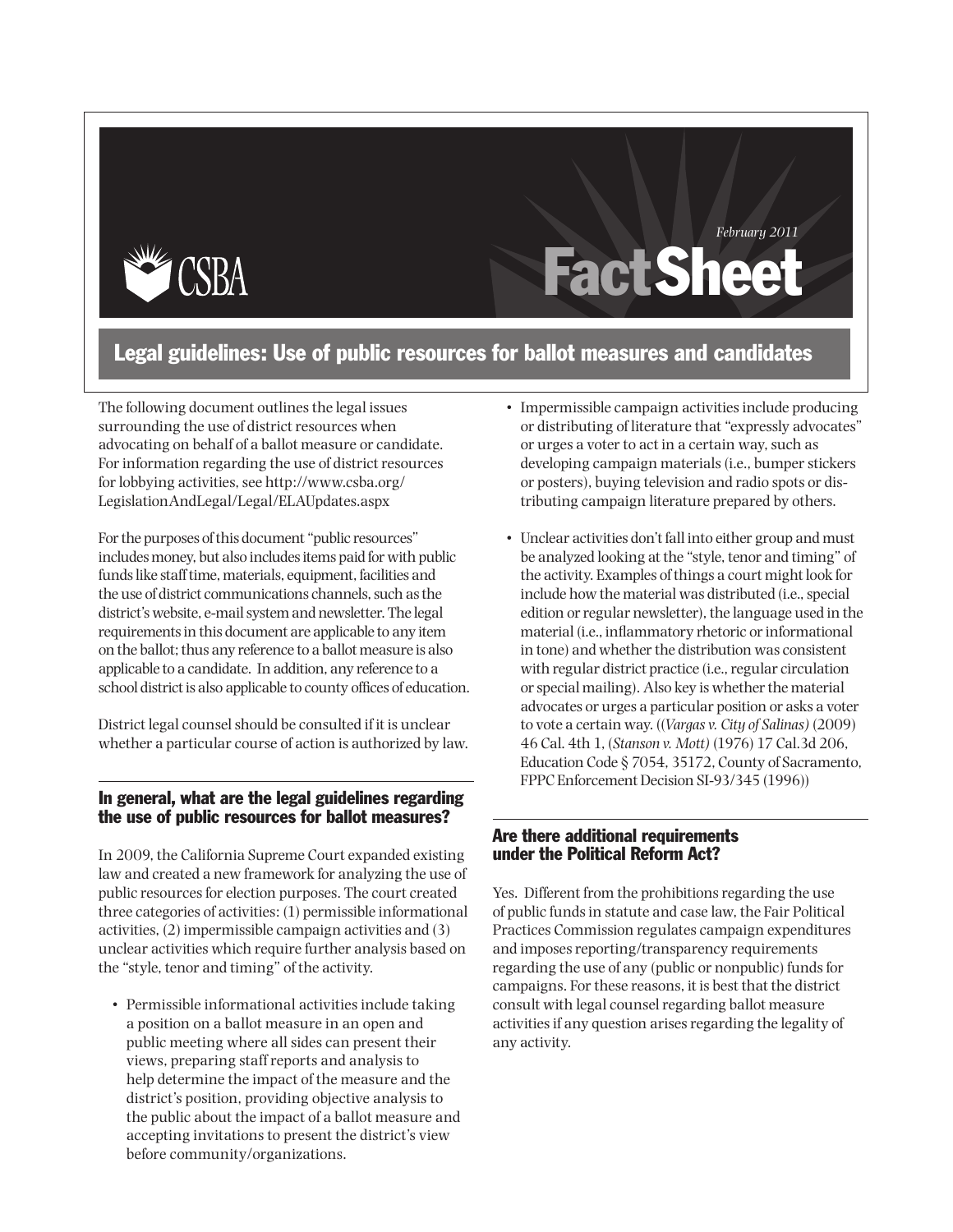## **Resolutions**

#### May a board adopt a resolution opposing or supporting a ballot measure?

Yes, a board may adopt a resolution opposing or supporting a legislative proposal at a regularly scheduled, open meeting at which the public is permitted to express its views. ((*Vargas v. City of Salinas*) (2009) 46 Cal. 4th 1; (*Choice-in-Education League v. Los Angeles Unified School District*) (1993) 17 Cal.App.4th 415)

#### Are there restrictions on the language that can be used in a board's resolution?

Yes. According to the *Vargas* decision, when adopting resolutions, the language should be "simple, measured, and informative," not use inflammatory language or rhetoric, and not "urge" members of the public to take any action in support or opposition to the measure. (*Vargas v. City of Salinas)* (2009) 46 Cal. 4th 1)

#### How can the district communicate the adoption of the resolution?

A district may publicize its adoption of a resolution consistent with established practice and regularly-incurred expenditures for reporting board action. Any publicity must be informational in nature and not undertaken for the purpose of influencing constituents or voters.

Beyond regularly-incurred expenses, a district may not otherwise use public funds to publicize its adoption of a resolution. According to the Legislative Counsel, this means that public funds may not be used to hold a press conference regarding the district position, issue a special press release or include a copy of the board's resolution in a mailer to district residents. ((*Vargas v. City of Salinas*) (2009) 46 Cal. 4th 1; (*Choice-in Education League v. Los Angeles Unified School District*) (1993) 17 Cal.App.4th 415; see also March 18, 1996, Education Code §7054; Office of Legislative Counsel Advice Letter # 7837)

#### Can the district's e-mail system be used to communicate the adoption of the resolution?

Because the district's e-mail system is a public resource, it can only be used to communicate the adoption of the resolution if that is the district's regular practice. Thus, if the district does not regularly communicate the adoption of resolutions via e-mail, then the system should not be used to communicate the adoption of a resolution regarding a position on a ballot measure.

Note that there are separate laws regarding a union's use of district systems (i.e., e-mail, mailboxes, intranet) to communicate with its members.

## Informational materials

Can the district provide informational materials to the public about ballot measures?

Yes, but a district must be extremely cautious and ensure that any materials are "informational" or neutral in tone, emphasize objective facts, and are consistent with the normal style and communication channels and patterns for the district. Like the language used in a board resolution, these informational materials may not use inflammatory language or rhetoric or encourage the public to adopt the district's views or take any action in support or opposition to the measure. Normal communication channels might include the district's regular newsletter, information on the district website, or regular press releases. ((*Vargas v. City of Salinas)* (2009) 46 Cal. 4th 1; (*Choice-in Education League v. Los Angeles Unified School District)* (1993) 17 Cal.App.4th 415; see also March 18, 1996, Office of Legislative Counsel Advice Letter # 7837; Education Code § 35172

Note that there are special rules regarding "mass mailings." Newsletters or other mass mailings featuring elected officials or their position on a bond measure may not be sent at public expense. (Government Code § 89001)

#### May the district provide links on its website to another organization's campaign materials?

Probably not. The safest practice would be to not provide links to any campaign websites from the district's website. If the district chose to present just the links to one side of the debate, then that clearly would be an impermissible campaign activity. Even providing links to both sides might be risky since then the district would be opening up its website to outside organizations. Under constitutional law, once the district has allowed content on its website from outsiders, it may be difficult to exclude content in the future.

However the district could provide links to nonpartisan analysis of ballot measures, such as the League of Women Voters, the Attorney General, County Registrar, or Legislative Analyst.